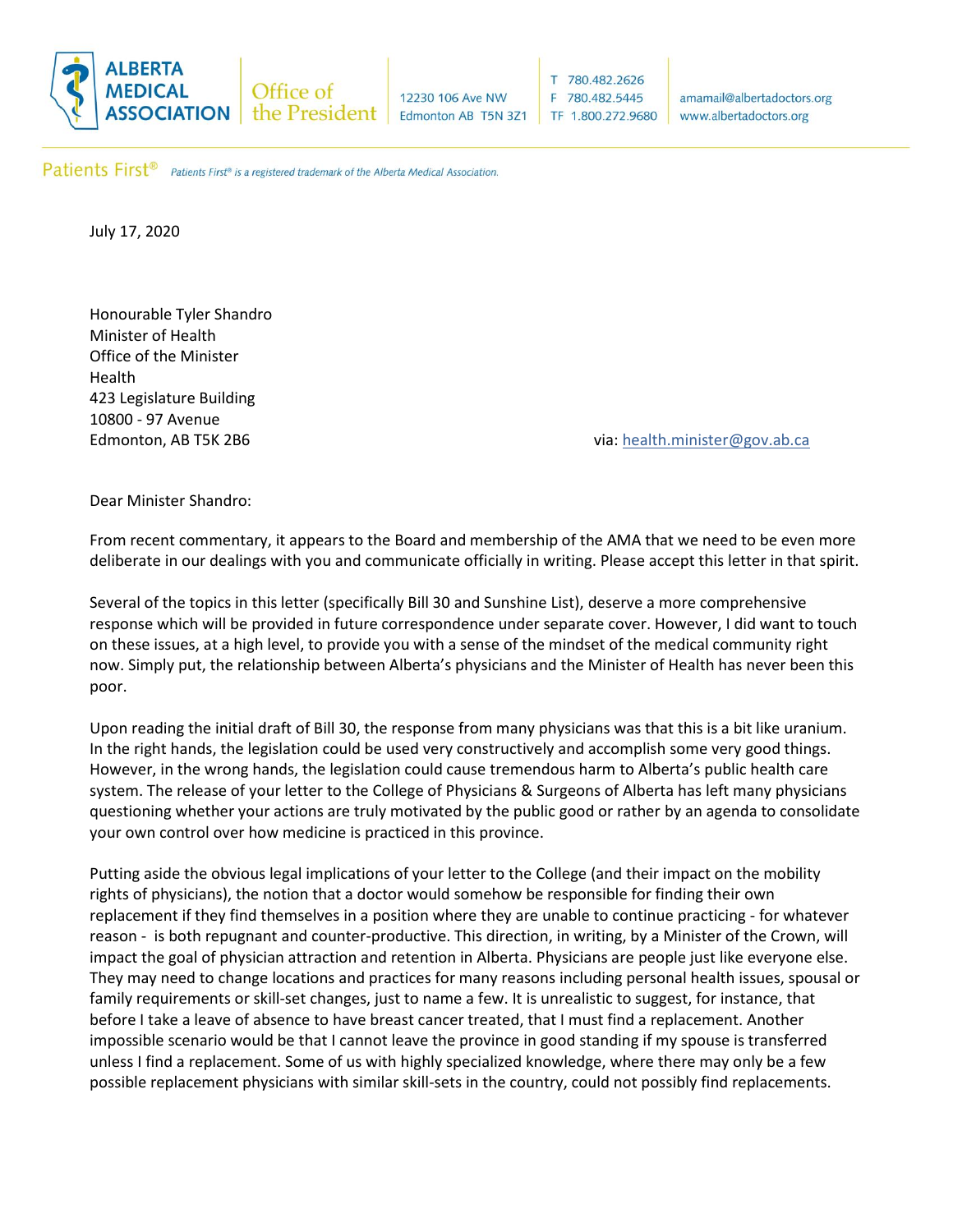Minister Shandro **Page 2 Page 2** July 17, 2020

Who would be willing to practice in an environment where you have significant consequences to your freedom of mobility?

With respect to your intention of introducing a Sunshine List, again, we support transparency for Albertans. However, if the approach does not include an accurate accounting that these are business revenues prior to overhead expenses, many physicians would still question the intent. As well, identifying individual physicians creates personal risk, particularly for small or remote communities. We would not support the naming of individual physicians.

Alberta's doctors have few issues with the prospect of a Sunshine List, provided that it is in fact an honest Sunshine List. The concern among many in the medical community is that your list is intended to be used like data in the MacKinnon Report to present a distorted view of the facts with respect to physician compensation.

As you are no doubt aware, gross billings by physicians bear little resemblance to the actual compensation physicians receive. In family medical practices, overhead costs - not including paying the doctors themselves for their work - represent 35% - 50% of gross billings. These are things like staff (our biggest expense), rent, equipment, business licensing and axes and insurance, to name a few. The overhead costs for some higher billing specialties such as radiology and ophthalmology are even more onerous, representing 70% - 75% of gross billings.

It is also important to note that the data available represents a pre-COVID-19 era. Currently and for the foreseeable future, physician community businesses will experience significant decrease in revenue and increase in expenses due to the pandemic. The relevance of a Sunshine List with old data is uncertain for our current situation.

If the Government's motives in moving forward with a Sunshine List are truly in the interests of transparency, we would expect significant effort would be made to explain this important distinction to Albertans.

Finally, and as long as we're talking about misrepresentations of fact, there is the issue of our most recent contract proposal. As you are aware, the proposal published Wednesday was presented privately to Government July 1, 2020 for consideration. After more than a week without a formal response or signed counteroffer and having endured repeated public statements by you that "the AMA has NEVER tabled an offer with me," the Board made the decision to publicly disclose it.

We did so for two reasons: First, to correct the public record, we have in fact (as you are well aware) provided four proposals to Government since January. Second, the offer was released publicly to demonstrate how seriously physicians take this issue and that we are willing to work with Government to achieve your desired goals.

Your reaction in the media, with all respect, does not resonate with the weight of the situation. I'm paraphrasing your comments thus: "It doesn't count because it wasn't signed; it's not a real offer." Can you be serious with this response?

Let me assure you Minister, our offer is real and for the sake of the public record, please accept my signature on this letter as evidence that it is "official."

Furthermore, the offer is entirely fair and reasonable. We have agreed to your budget cap on physician compensation with the current physician base cohort and recognize that service levels would also need to be held constant to some measure.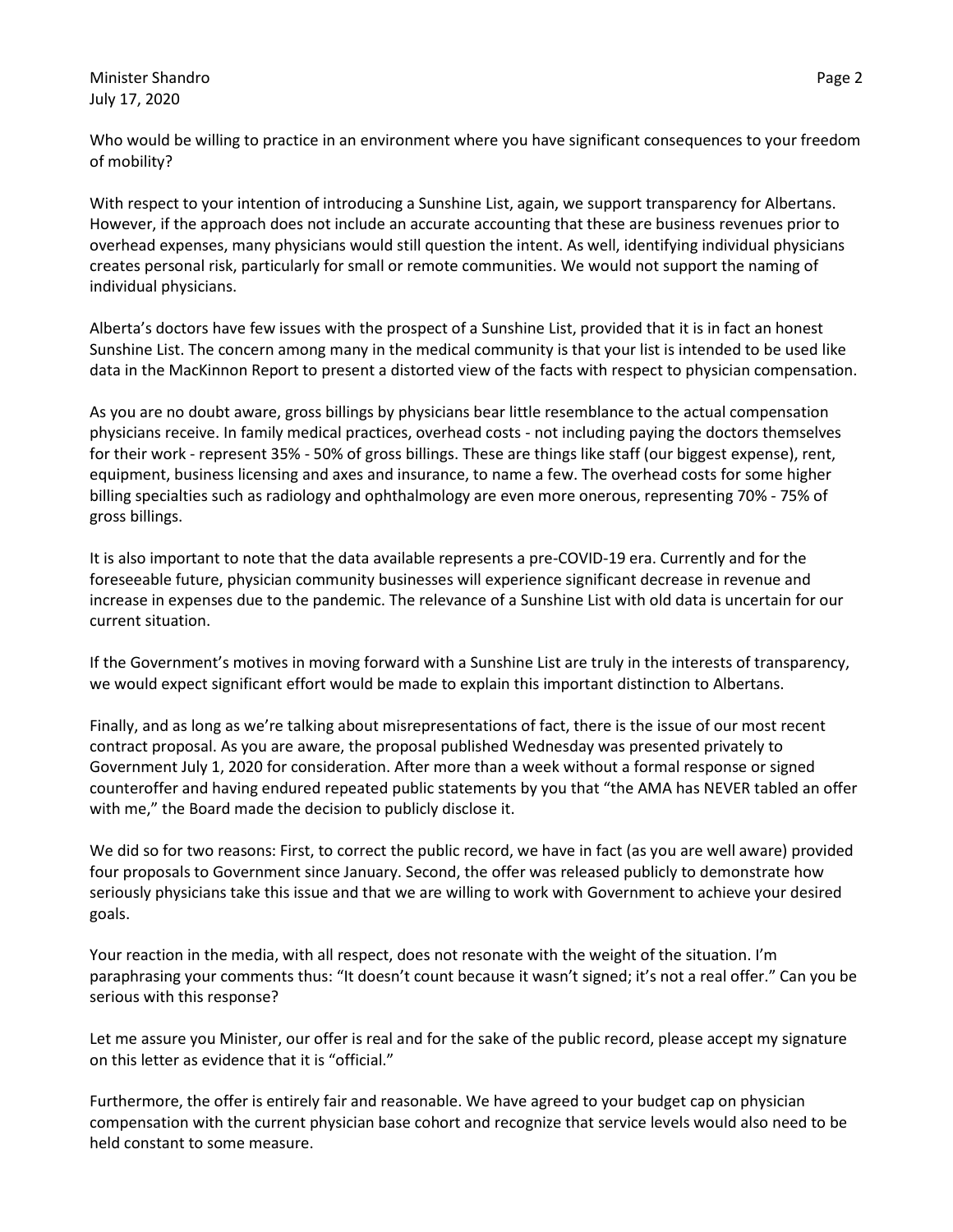In addition to holding the line on their compensation, under our proposal, Alberta's physicians would also take on the risk of managing inflation and population growth with the current number of physicians province-wide within the existing budget envelope. Additional costs over and above the current level of funding would be entirely within your discretion as, under Bill 21, AH now has sole responsibility for the decision to add new physician Practice IDs. The principle behind our proposal is simply that budgetary responsibility and accountability should flow with control. If you decided to add 500 new physicians to Alberta next year, it would not be fair or reasonable to require physicians currently practicing in Alberta to pay for net new physician services through reductions in their payment for services delivered.

Minister, I would urge you on behalf of Alberta's 14,000 physicians, resident physicians and medical students and their 4.3 million patients, to please take a step back, take another look at our offer and engage with us in a constructive way to come to an agreement.

I am very troubled by where things sit today, but comments you made recently have provided some insight on what the underlying issue may be. You said on the radio, and again I'm paraphrasing, that "this problem started when the Redford Government gave away all the Minister of Health's power to the AMA, and the NDP continued it…the AMA says they've saved \$500 million but in fact spending has gone up."

First, the AMA has never said "it saved the government \$500 million." We have truthfully said that we helped the previous government find over \$500 million in reductions to planned spending increases. This distinction may be lost on some but to put it in terms you may better relate to, if your base compensation budget is \$5.4 billion today, then, but for the efforts of the AMA working with the previous government, it would be more like \$5.9 billion. Although the reductions were not purely from physician compensation, the example is offered to illustrate the point.



Amending Agreement Impact on Estimated Total Physician Compensation (FFS+ARP)

Sources: AMA, Alberta Budget, FFS claims data, AH projections Notes: Unchecked growth is assumed to be 9.7% based on 2015/16 growth in primary and specialist care renumeration and physician benefits between 2014/15 and 2015/16 (source Alberta Statistical Supplement)